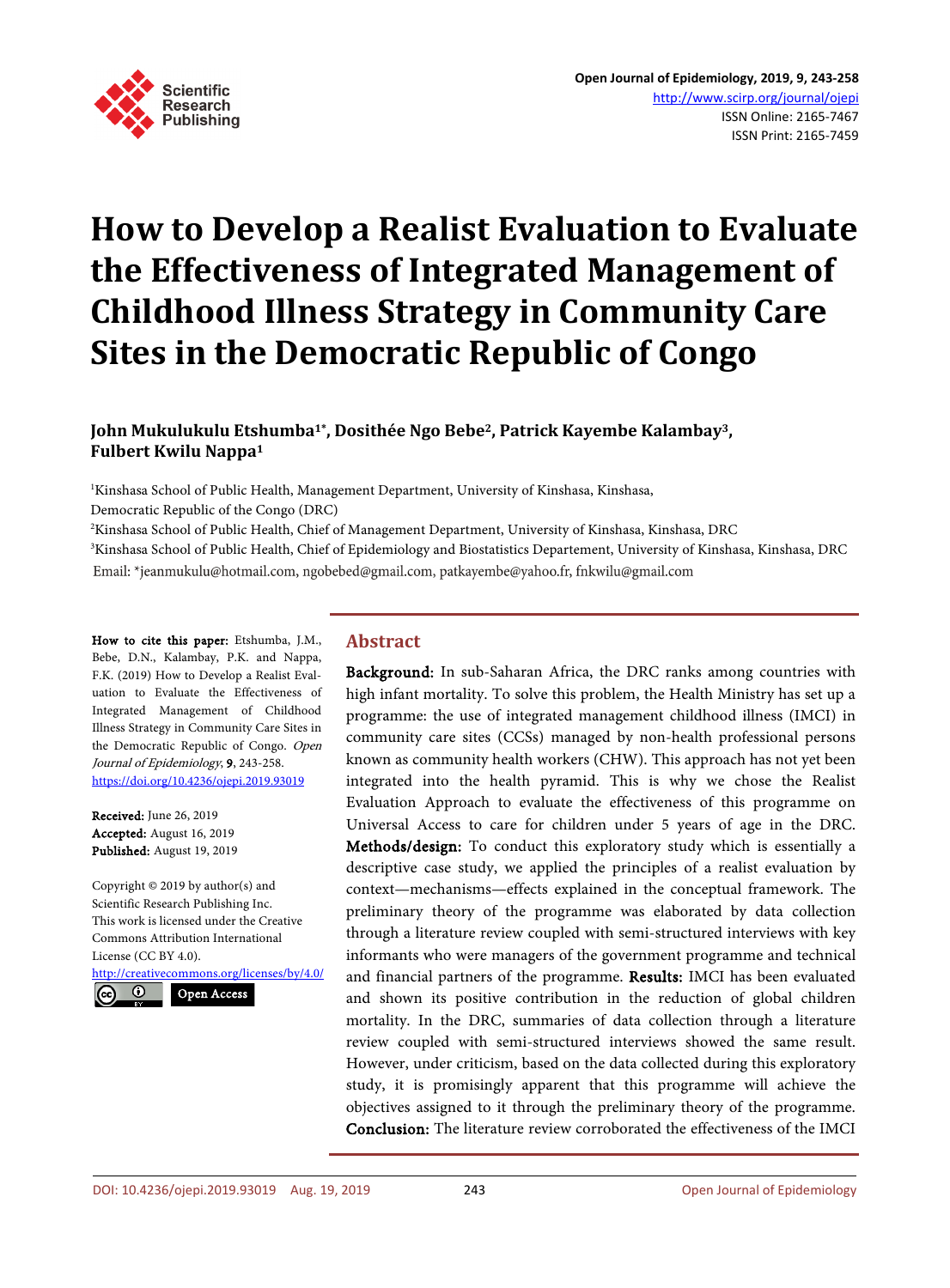programme. The application of this programme in CCS with non-health professionals who are Community Health Workers has been shown to be effective in the DRC. Based on this reality, it was possible to define the basis for a realist evaluation of the effectiveness of the programme in CCS.

### **Keywords**

IMCI in Community Care Sites, Democratic Republic of the Congo, Realist Evaluation

## **1. Background**

The Democratic Republic of the Congo (DRC), like other developing countries in Sub-Saharan Africa (SSA) has a limited health situation for the general population and for children under 5 years of age. According to recent health statistics, the DRC ranks among the six countries in the world that contribute to 50% of the weight of global infant mortality. It ranks successively after India, Nigeria, China, Pakistan and Ethiopia [\[1\].](#page-12-0)

The last demographic and health survey carried out in the DRC in 2014 showed that: neonatal mortality was 42‰; infant mortality 58‰; and infant and children mortality 104‰. A percentage of between 60% and 80% of these children died in the community from preventable causes, often as a result of diseases preventable by immunization, such as malaria, diarrhea and pneumonia associated with malnutrition [\[2\].](#page-12-1)

However, there are some effective strategies to prevent and treat sick children. Nevertheless, access to these interventions is extremely limited when available as children under the age of five often do not reach them. One of the reasons is that health services are often too remote or too costly.

One of the strategies implemented to improve this situation is the integrated management of childhood illnesses (IMCI) that contributes to universal access to care [\[3\]](#page-12-2) [\[4\].](#page-12-3)

The universal access to care strategy advocates that for wider coverage, the provision of quality care can be based on three pillars: 1) The first pillar is supply, the State must provide the infrastructure, equipment (medical and pharmaceutical) and adequate quality and quantity of staff to provide care to the concerned population; 2) The second pillar is the removal of obstacles namely financial, cultural, and geographical to facilitate access to health care; and 3) The third pillar is equity and financial support for vulnerable populations [\[5\]](#page-12-4) [\[6\].](#page-13-0)

Since 2005, this strategy has been progressively introduced in community care sites (CCS) in the DRC. The community care site is a space that covers a locality, one or more villages where households are located further than a 5 km radius from a health centre (HC) or separated by a natural barrier; provides access to first aid before orientation to a health centre or a home care monitoring of children under 5 years of age by a community health worker (CHW).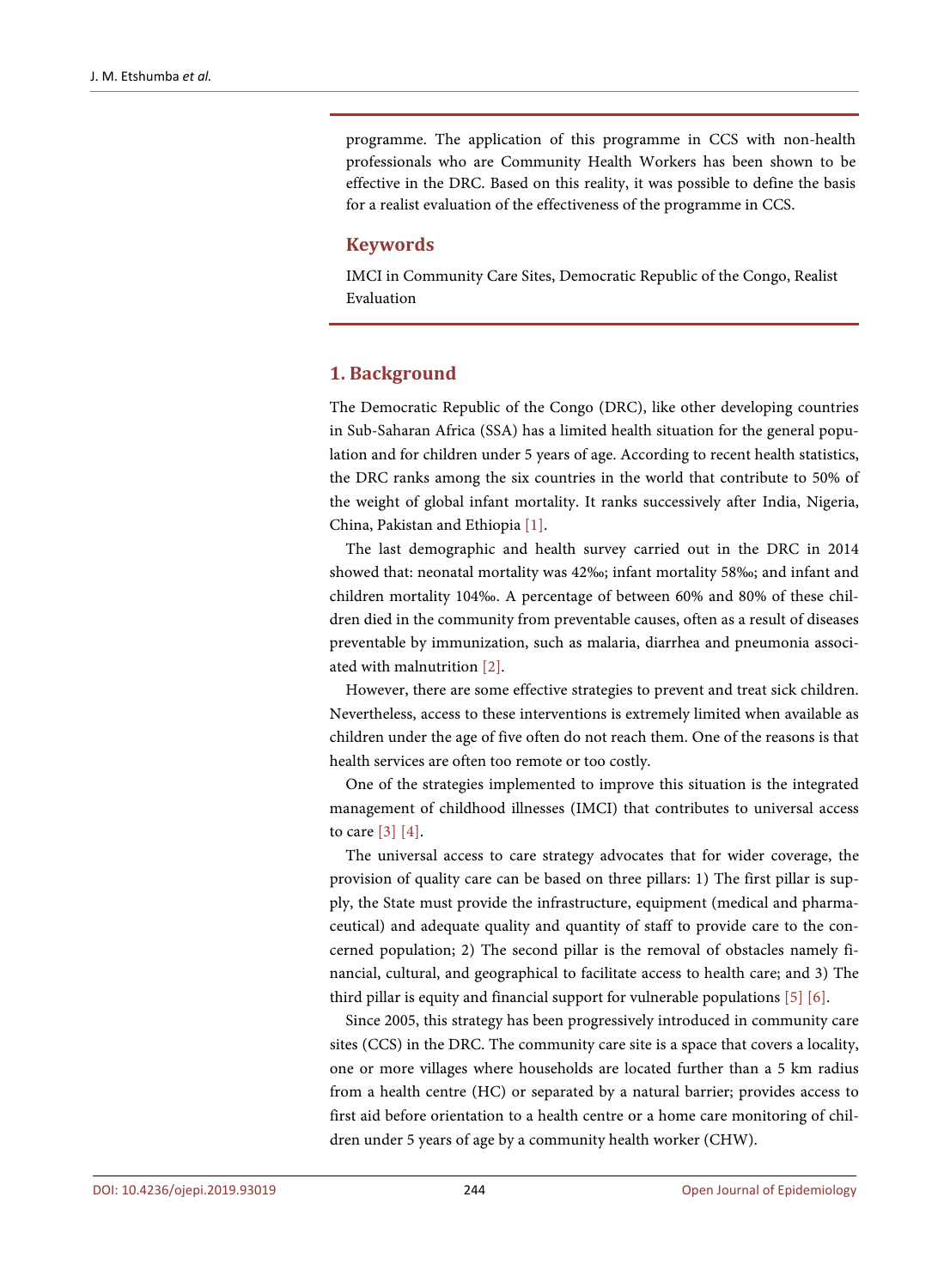The community health worker is a non-professional health member of the village who is given training on the management of the symptoms of the following major diseases: malaria, diarrhea and pneumonia [\[7\].](#page-13-1)

In 2017, the number of community care sites was recorded as 6789 and were operational in 402 of the 516 DRC's health areas.

However, this approach always has been subject to several questions. To this end, two trends have emerged since the implementation of this programme: 1) the approach in favor of this. In 2001, it was noted that the IMCI coordination meeting held in Santo Domingo that an improvement in the quality of services in the health area training was indispensable, it did not contribute significantly to the reduction in child mortality. An IMCI community approach was recommended to address this situation; and 2) the approach against this. In 2013, a study conducted in the DRC on the establishment of the health care community to reduce geographical inaccessibility indicated that there were enormous risks because the number of qualified and motivated staff members for regular monitoring and supervision of non-health care professionals committed to the provision of healthcare was limited [\[8\].](#page-13-2)

To take a position in relation to these two trends, we propose to evaluate the effectiveness of the use of IMCI in CCS on universal access to care (UAC) from children under 5 years of age in the DRC by using the realist evaluation approach. Moreover, this study proposes a conceptual framework model for an evaluation of this complex programme using the realist evaluation approach in a context like that of the DRC. The realist evaluation approach is a method proposed by Pawson and Tilley in 2005 that starts from the context—mechanisms-effects to evaluate social programmes in a complex system [\[9\].](#page-13-3) The aforementioned authors argued that the effectiveness of an intervention relied on the underlying mechanisms implemented in a given context. Furthermore, two key concepts that distinguish approaches based on the theory driven evaluation with traditional evaluation approaches: 1) the influence of context on programme outcomes; and 2) the use of a mechanistic rather than a counterfactual approach to determine causalit[y \[10\]](#page-13-4) [\[11\].](#page-13-5)

This study's general objective is to describe the fundamental principles for laying the groundwork for a realist evaluation in order to evaluate the effectiveness of the use of IMCI in community care sites in the DRC.

On the basis of the main constituents of the context—mechanisms—effects approach (CME), three specific objectives have been defined:

1) to describe the context in which this programme (IMCI) was introduced to the health system in the DRC;

2) to identify all mechanisms (input, process) set up for the implementation of this programme; and

3) to compare the results (output, effect) expected after implementation in relation to the initial objectives of the programme.

Starting from these specific objectives, a conceptual framework model is proposed as shown in [Figure 1.](#page-3-0)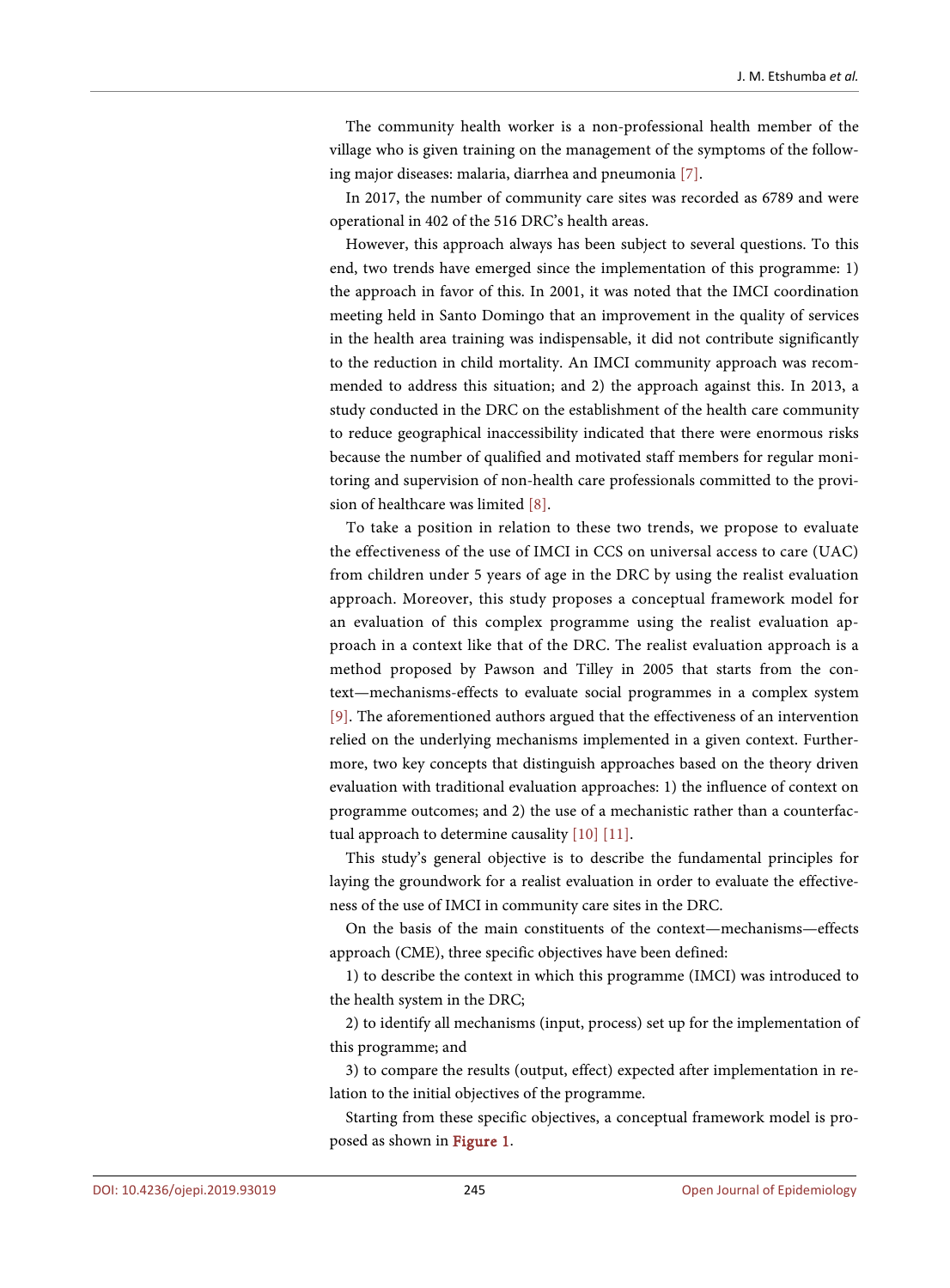<span id="page-3-0"></span>

Figure 1. Conceptual framework model to evaluate IMCI in Community Care Sites in the Democratic Republic of Congo. Source: Authors, adapted from Pawson and Tilley model.

The conceptual framework model which we developed explains the logic of a realist evaluation that is summed up in three fundamental concepts namely context, mechanisms and effects.

In the DRC, the health context is summed up by the health situation which is marked by a high infant mortality. This situation led the health to integrate in the country's health policy IMCI as a strategy to reduce infant mortality. The integration of IMCI in the minimum activity package of the health area (HA), the organization and implementation of community care sites in difficult to access health areas had an influence on the elements of the healthcare system through: 1) Building professional capacity health and non-health professional such as community health workers; 2) The organization, management and input endowments of community care sites for case management and 3) Community Health Workers family and community visits to promote key family best practices for the well-being of children.

Taking into account individuals and households characteristics, the health system influence enriched community involvement with community support for community care sites activities that improve behavioral change through communication for social and behavioral change that should improve offer and demand of IMCI services.

This shown that logically we should have an improved use of IMCI services by children under 5 years of age.

Then, if improving the quality of care for children under 5 years of age by offered quality services at community care sites, the use of IMCI in community care sites will be supported in the health system.

Thus, with the application of this model we can predict that this approach can impact the DRC's health system by proposing its institutionalization in the health pyramid.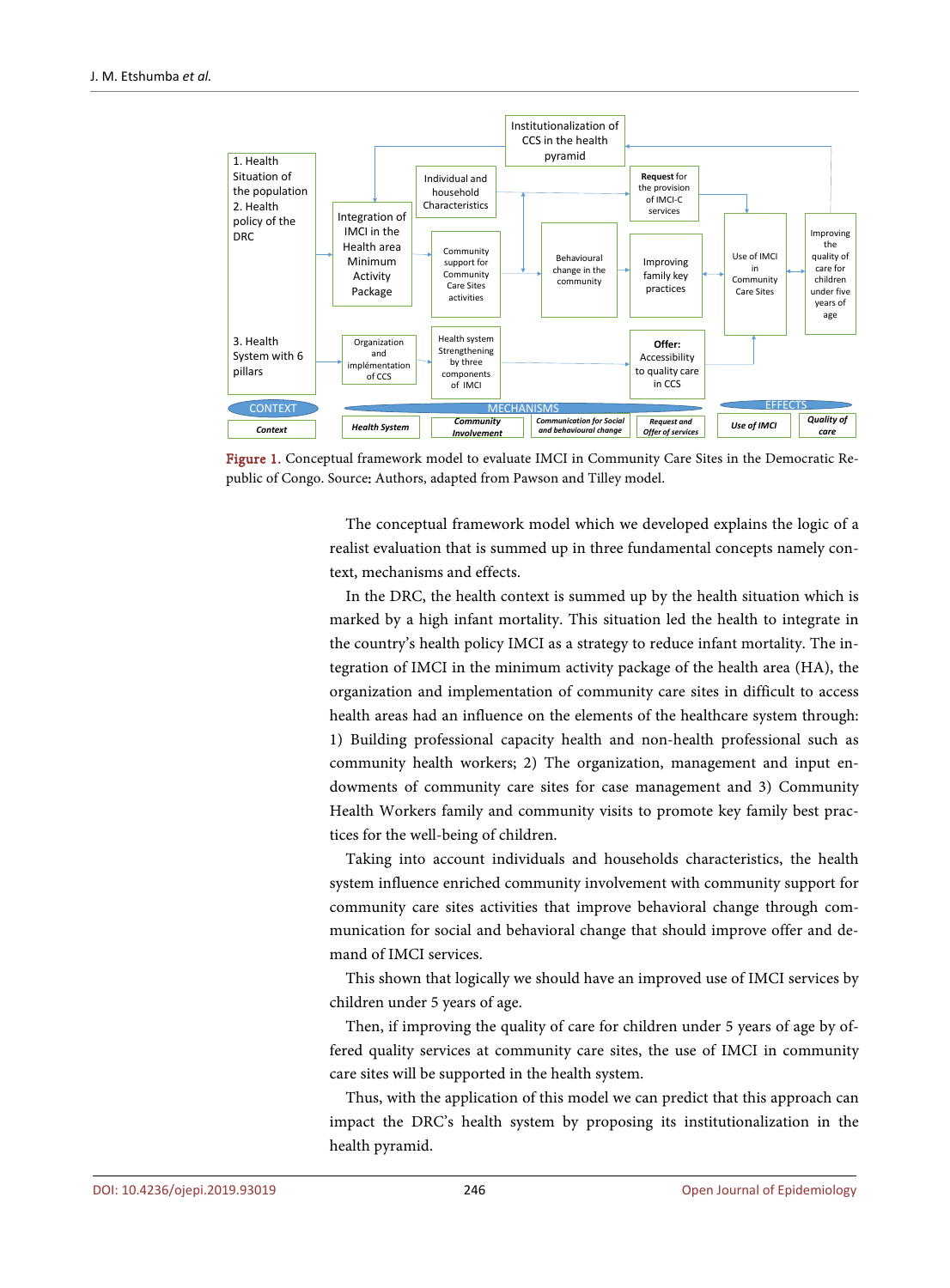The interactions between the context and all mechanisms used to achieve the expected effects of this programme are explained in this conceptual framework model and summarize the medium-range theory developed by Valéry Ridde, Bruno Marchal and al in 2012 [\[12\]](#page-13-6) [\[13\].](#page-13-7)

# **2. Methods/Design**

This exploratory study is essentially a descriptive case study. We applied the principles of a realist evaluation. The data were collected through a literature review coupled with semi-structured interviews with key informants namely managers of the government programme and technical and financial partnership of the programme.

The participants in this study were selected on the basis of a reasoned choice. A total of 10 program managers at the Health Ministry; and 10 from technical and financial partnership were interviewed.

The University of Kinshasa Ethic Comitee approved all protocols of our research on April 2018.

Then a written informed consent was obtained from all study participants before semi-structured interviews.

Data was collected on May 2018 to October 2018.

To summarize our literature review, a critical analysis grid was proposed. See [Figure 2.](#page-5-0)

This critical analysis grid of IMCI articles was made to identify the positive effects of IMCI integration in developing countries around the world on reducing the morbidity and mortality of children under five years of age. It contains 8 analysis criteria applicable to all selected articles related to the evaluation of IMCI namely: The study objective; the study design; the factors studied, the judgment criteria; the sampling and study population; most confounding factors and biases; the study result and conclusion.

For this purpose, it was necessary to answer three essential questions: Is it possible to find in the article the information on the evaluation criteria?, the way in which the evaluation criteria were addressed? and what is the study validity?

From 35 articles analysed, 25 were selected to form part of the summary of our literature review for the integration of IMCI in the DRC's health system. As for the semi-structured interview with program managers at the Health Ministry and technical and financial partnership, a questionnaire was elaborated that study 3 variables: 1) the context in which IMCI strategy was introduced in the DRC's health system; 2) the process of implementation and 3) expected results.

This semi-structured interview with the above-mentioned stakeholders showed globally that it is in a context of high infant and child mortality, into account taking the country's poor health coverage in terms of quality infrastructure and the lack of access to quality care; that the Health Ministry has resolved the integration of IMCI in CCS.

All data for this step are summarized in the following paragraph as results.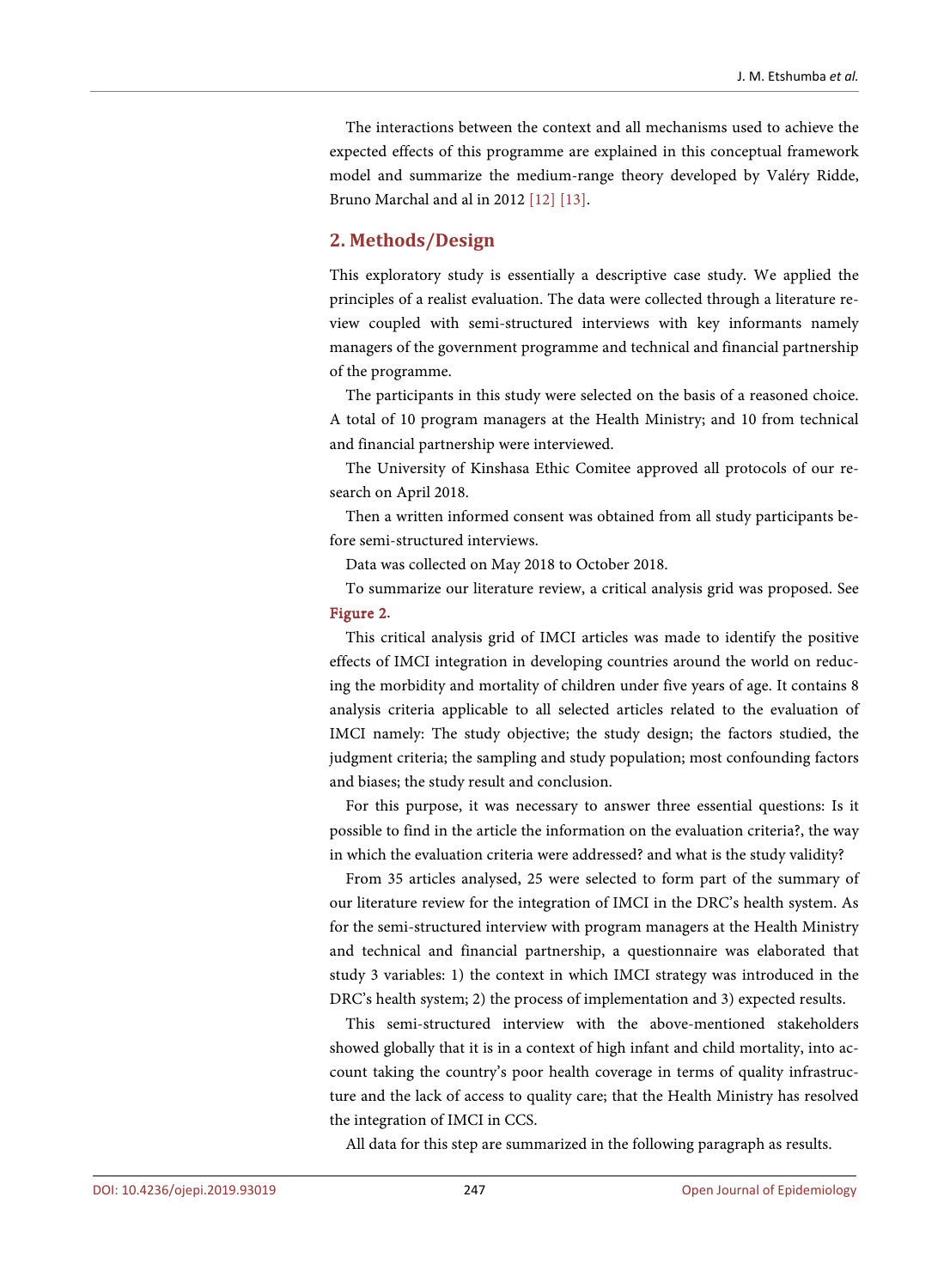<span id="page-5-0"></span>

| <b>VARIABLES</b>                         | Is it possible to find in the<br>article the information on<br>the evaluation criteria?                                | The way in which the<br>evaluation criteria were<br>addressed?                                                                                                                          | What is the study validity?                                                                                                                                    |
|------------------------------------------|------------------------------------------------------------------------------------------------------------------------|-----------------------------------------------------------------------------------------------------------------------------------------------------------------------------------------|----------------------------------------------------------------------------------------------------------------------------------------------------------------|
| 1. Study<br>Objectives                   | Effectiveness or impact<br>evaluation of IMCI                                                                          | Is there a research hypothesis?                                                                                                                                                         |                                                                                                                                                                |
| 2. Study                                 | Case study                                                                                                             | Is the study type appropriate to                                                                                                                                                        | If no, are the study's results useless?                                                                                                                        |
| Type                                     | Cross-sectional study<br>Case-control study<br>Cohort study<br>Quasi-experimental study                                | the question asked?                                                                                                                                                                     |                                                                                                                                                                |
| 3. Study<br>Factor (s)                   | Exposition or<br>Intervention                                                                                          | - Are they well described?<br>How are they measured?<br>- The same method of<br>measurement in all subjects? In<br>all groups?<br>-Is there a comparison with the<br>standard?          | If no, does this measurement bias<br>threaten the study validity?                                                                                              |
| 4. Judgment<br>Criteria                  | Are they considered?                                                                                                   | -How are they measured?<br>-Is they relevant?                                                                                                                                           | If no, does this measurement bias<br>threaten the study validity?                                                                                              |
| 5. Study<br>population                   | What age is considered ?                                                                                               | - Is the selection correct?<br>-Do the groups differ in<br>characteristics other than the<br>factors studied?<br>-What is the subject's<br>proportion reaching the end of<br>follow-up? | If no, does this measurement bias<br>threaten the study validity?                                                                                              |
| 6 Potential<br>Confounders<br>and Biases | Are they considered?                                                                                                   | -Are they considered?<br>-Are they well controlled?                                                                                                                                     | If no, does it invalidate the study?                                                                                                                           |
| 7. Study<br>Results                      | Confidence interval<br>Statistical test<br>-If positive results<br>-If negative results<br>Strength of the association | - Sample size sufficient?<br>-Test powerful enough?                                                                                                                                     | -If insufficient, is the study useful<br>or inconclusive?<br>- If no, are the results useless?                                                                 |
| 8. Authors'<br>conclusion                | Answers to questions<br>Hypothesis verification                                                                        | -Objective achieved?<br>-Do the conclusions meet the<br>objective?                                                                                                                      | -Are the study results acceptable for<br>the target population?<br>(VALIDITY)<br>-The study results are they<br>acceptable for our<br>research?(APPLICABILITY) |

Figure 2. Critical analysis grid of IMCI evaluation articles to identify positive effects of IMCI to include in our literature review. Source: Authors.

# **3. Results**

The results of our study are itemised, as indicated by methodology in two points: 1) the summary of the literature review; and 2) that of the key informants' interview that will end with the formulation of the preliminary theory of the programme. We describe the results in the following paragraphs:

# **3.1. Summary of Information Collected from Literature Review**

During 2000, a Tanzanian quasi-experimental study of IMCI implementation showed that IMCI-trained health workers in the intervention districts correctly treated 65% of children aged under five years while this rate was 16% for non-IMCI-trained health workers in comparison districts. This evaluation showed that IMCI had contributed to reducing under-five mortality by 13% in the districts where the initiative was implemented [\[14\]](#page-13-8) [\[15\].](#page-13-9)

In April 2000 in Morocco, an evaluation of the pilot phase of a quasi-experimental study of IMCI showed that the children living in the districts (Agadir and Meknes) where the IMCI was implemented, received better care than those in comparison districts (Tetouan and Larache). The authors of this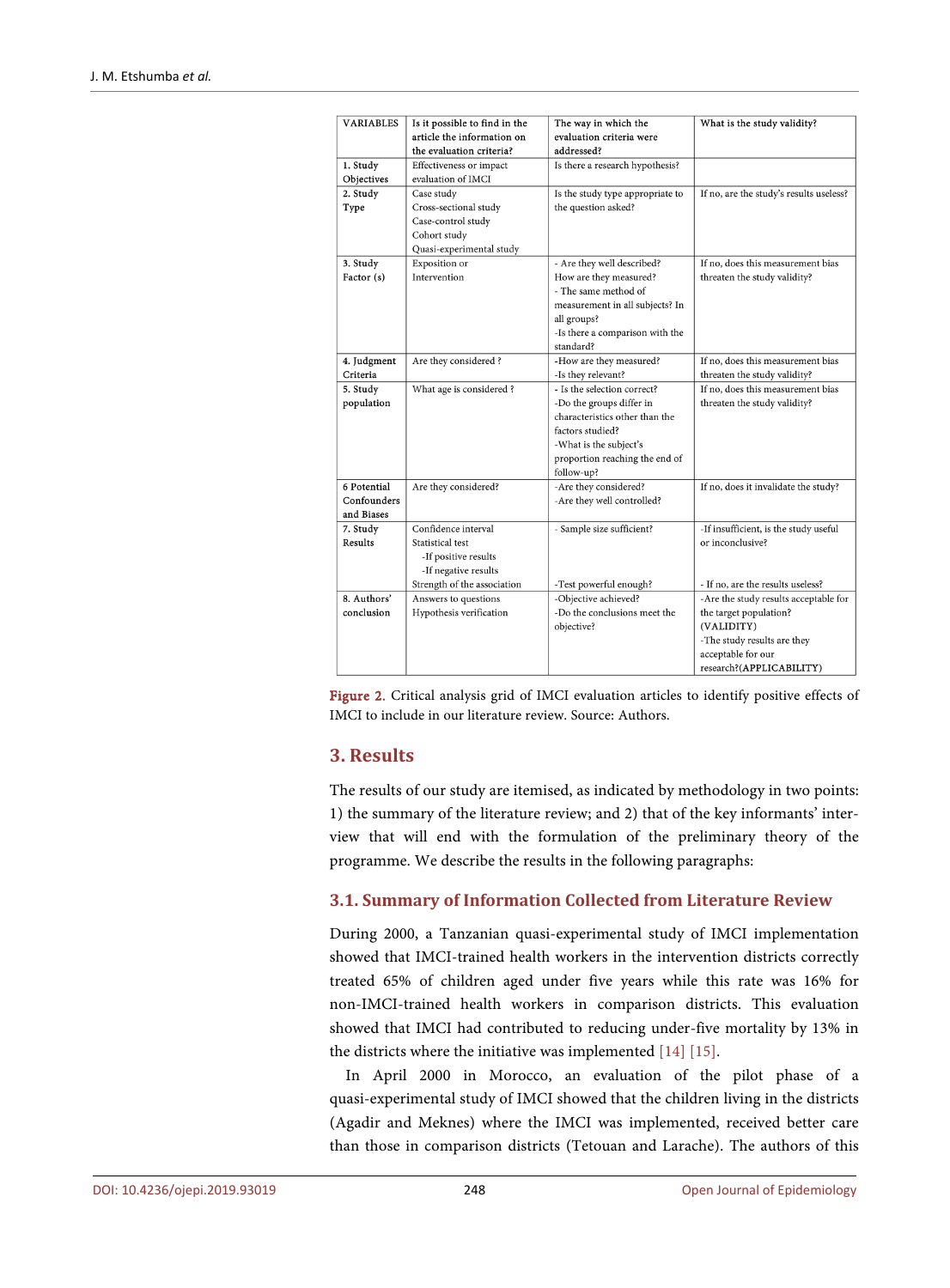report recommended that the Moroccan Ministry of Health take into account the context of implementation (availability of human and material resources and improvement of interventions to support trained agents) during the extension of the IMCI to other provinces of Morocc[o \[16\]](#page-13-10) [\[17\].](#page-13-11)

In 2001 in Peru, the evaluation of the pilot phase with a quasi-experimental study also showed that children are better cared for in IMCI regions compared to non-IMCI regions. However, it has been shown that the evaluation of general signs of danger, the scourge of malnutrition, the correct prescription of antibiotics and malaria drugs still require considerable improvement [\[18\].](#page-13-12)

In 2003, the same observation was made in Zambia by an analytical review of the IMCI, which concerned several countries implementing the IMCI. This was a qualitative and single-measure estimate study jointly conducted by the Department for International Development (DFID), the United Nations International Children's, Emergency Fund (UNICEF), the United States Agency for International Development (USAID) and the World Health Organization (WHO). According to the authors of aforementioned analytical review, a weak impact of IMCI results from several factors that include: insufficient funding in response to increased disease costs; limited human resources; gap policies; lack of protection for the most vulnerable; and the lack of transport infrastructure in a dispersed territory.

Surveys in Uganda, Republic of South Africa, Malawi, Tanzania and Bangladesh have also shown that a good implementation of the third component of IMCI (improvement of key family and community practices in child health) allows communities to adopt key practices that improve nutrition, disease prevention, and home care [\[19\].](#page-13-13)

In 2012, WHO and UNICEF made a joint statement based on evidence that considers the use of IMCI-C by community health workers as an equity strategy to improve access to essential care for children aged under 5 years. Community health workers represent an effective investment solution to strengthen primary health care. However, community management of cases should not be considered as a low-cost measure. Effective implementation requires political support, skill-building, on-going support through formative supervision, performance maintenance and regular supply of essential supplies and medicines for proper management of malaria, diarrhoea and pneumonia in the community [\[20\].](#page-13-14) 

The aforesaid statement was based on some experiences in the following countries: 1) In Ghana, 92% of parents of sick children sought care from community agents trained in the management of pneumonia and malaria. Most of these children were cared for within 24 hours after the onset of fever, the first 24 hours crucial for the vital prognosis of children if nothing is done; 2) In Zambia, a study on integrated community management of pneumonia and malaria revealed that 68% of children with pneumonia and malaria received early and appropriate treatment from community health workers; and 3) In Malawi, 68% of the classifications of common diseases (malaria, pneumonia, malnutrition) by community health workers were consistent with assessments made by physicians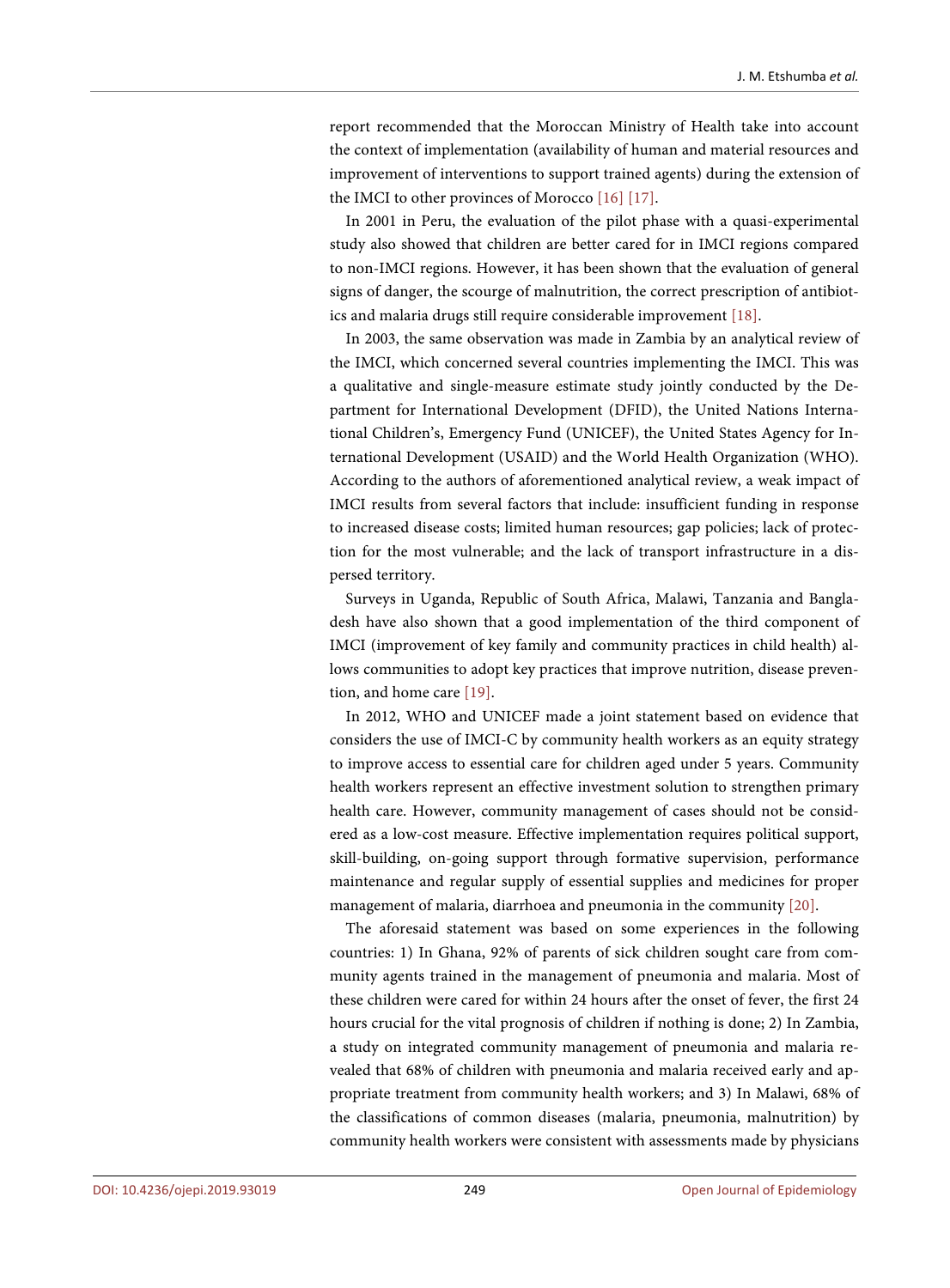and 63% of children benefited from appropriate drugs [\[21\].](#page-13-15)

In 2017, a study conduct in Mozambique also showed that community health workers trained and supervised regularly; regardless of their instruction level; are able to provide adequate first aid in their communities and provide the services needed by hard-to-reach populations.

Because they have confidence in their abilities and are highly valued by the communities they deserve and most of them are motivated to continue as volunteers without regular compensation. [\[22\].](#page-13-16)

In 2010, the principles of theory-based evaluation were applied as part of an ex-post evaluation of one of the strategies of the PASSAGE programme, a project of solidarity approach to reproductive health. PASSAGE is a three-year EU-funded intervention to improve the continuity of urban reproductive health care in Mopti (Mali), Maroua (Cameroon) and two districts of Ouagadougou (Burkina Faso). This evaluation allowed the creation of networks between public and private health and social service providers in adolescent's sexual and reproductive health. These networks have helped to improve the integration of services and continuity of care for adolescents [\[23\].](#page-14-0)

In 2018, a theory of change approach was conducted in the DRC to evaluate the change observed after the implementation of the PHAC project (Access to Primary Health Care) with the support of DFID and showed that if the programme was conceived as context, mechanisms and effects including the result chain (input, process, output, outcome, effect and impact) are well defined and the necessary means for implementation are available with the involvement of all stakeholders; then the change expected can happen after the implementation of the programme [\[24\].](#page-14-1)

## **3.2. Summary of Information Collected from Key Informants**

The information gathered from key informants through a semi-structured interview and the review of the database of different programmes involved in the IMCI in the DRC, namely the National Malaria Programme, the National Diarrhoea Programme and the National Acute Respiratory Infections Programme are detailed in the following paragraphs in the form of context—mechanisms—effects. They are summarized by the context in which the IMCI in community care sites was introduced; the implementation process which takes into account the minimum activity package of a health area, the community involvement component, the request and offer of care; the expected effects after the implementation of the programme by considering the use of services and the quality of management.

## **3.2.1. Context**

In DRC, the health situation of the general population and that of children is marked by high child mortality (DHS 2014: Demographic and Health Survey), in particular: neonatal: 42‰ NV, infantile: 58‰ NV and infant and juvenile: 104‰ NV.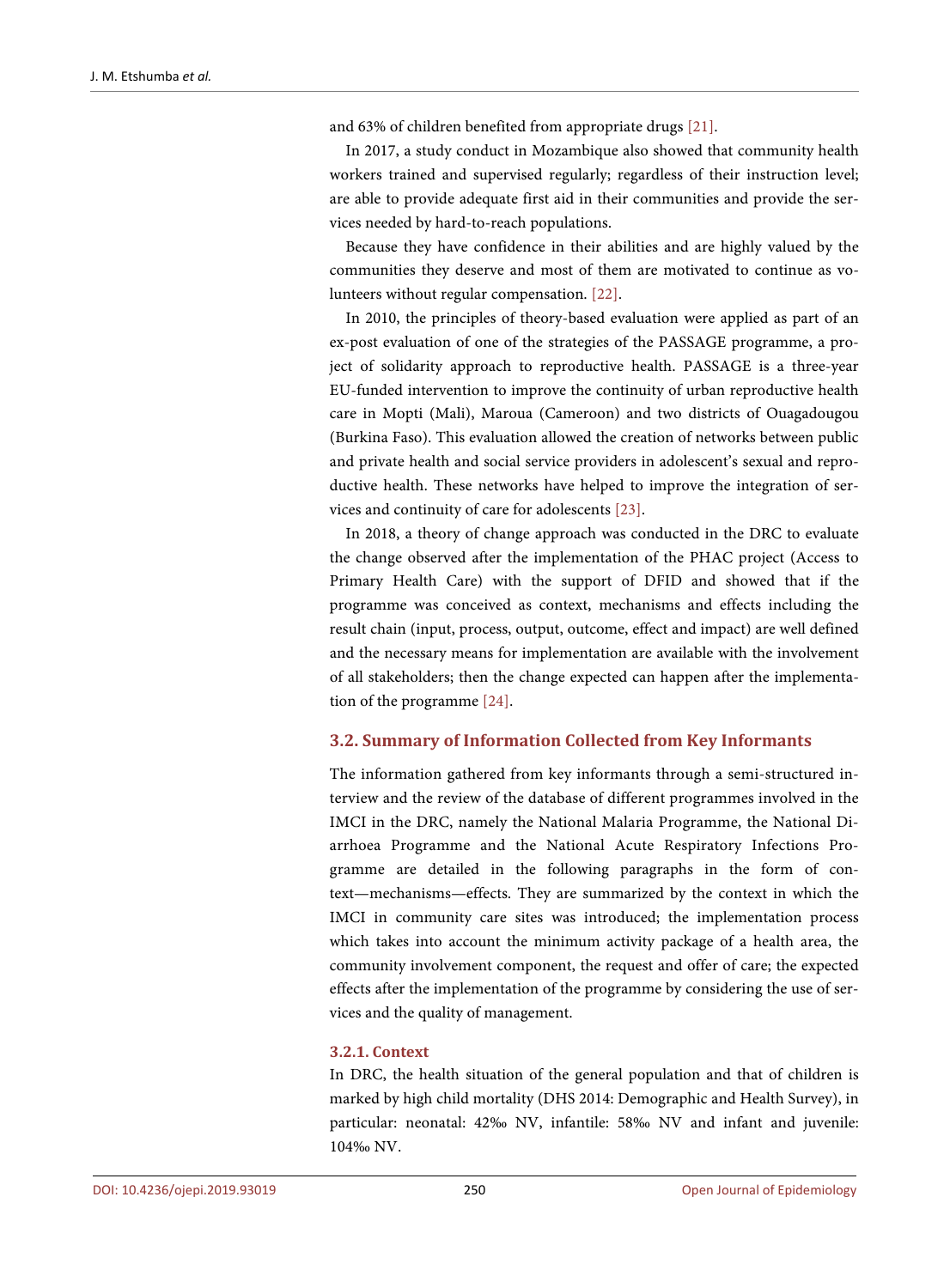It should be noted that the mortality rate is 80% for children under the age of five in the community. In addition to these red indicators, there is a low health cover (30%), and a low use of services (35%). Only 35% of the population are within a 5 km radius of a health service; and a mere 15% of the population are able to access quality health care financially.

In order to resolve this situation, some reforms have been put in place in the DRC: 1) in macroeconomic terms the achievement of the Heavily Indebted Poor Countries (HIPC) initiative has allowed debt cancellation [\[25\].](#page-14-2) The costs of repaying the external debt were directed towards the basic social sectors; 2) in the context of sectorial reform, the Growth Strategy and Poverty Reduction Document (GSPRD) was developed. The contribution of the health sector to the implementation of the (GSPRD) was carried out through the Health System Strengthening Strategy (HSSS), from which the various National Health Development Plans (NHDPs) were derived; 3) Since 2006, the government of the DRC has adopted a Government's Priority Action Programme (GPAP) in which the strategic orientations for each sector of public life are found and the resources allocated to it to reach the Millennium Development Goals (MDGs); and 4) In 2013, an assessment of the achievement of the MDGs was made, which enabled the implementation of Framework for Accelerating the Achievement of MDGs 4 and 5 (FAM 4, 5) with the following interventions [\[26\]:](#page-14-3)

1) Prevention and promotion of essential family practices;

2) The integration of IMCI in community care sites to support: malaria, diarrhoea and pneumonia;

- 3) Immunization;
- 4) Assisted births and new-borns care; and
- 5) Nutrition, family planning, HIV/AIDS and TB control [\[27\].](#page-14-4)

#### **3.2.2. Mechanisms**

In order to achieve the second component that relates to the integration of IMCI-C in community care sites, the following actions have been carried out in the form of the programme implementation process:

On the strategic plan, the Health Ministry, after expressing needs and planning with the community, adopted the IMCI strategy in the DRC's health policy. For example, the Ministry's experts in the field of IMCI have developed a roadmap for the implementation of this programme. Moreover, some tools that have been developed include community care sites implementation guides, and IMCI modules. A mobilization of resources was made with the support of the technical and financial partnership for the implementation of the programme [\[28\].](#page-14-5) 

At the intermediate level, members of the Provincial Framework Teams (PFT) were mobilized for the validation and consolidation of the various tools and indicators at the Provincial Steering Committee Health Sector (PSC-HS) level. They attended health areas during the implementation of the programme to ensure the monitoring of data collected at the community care sites, the management of the inputs, the payment of the performance premiums to the health ar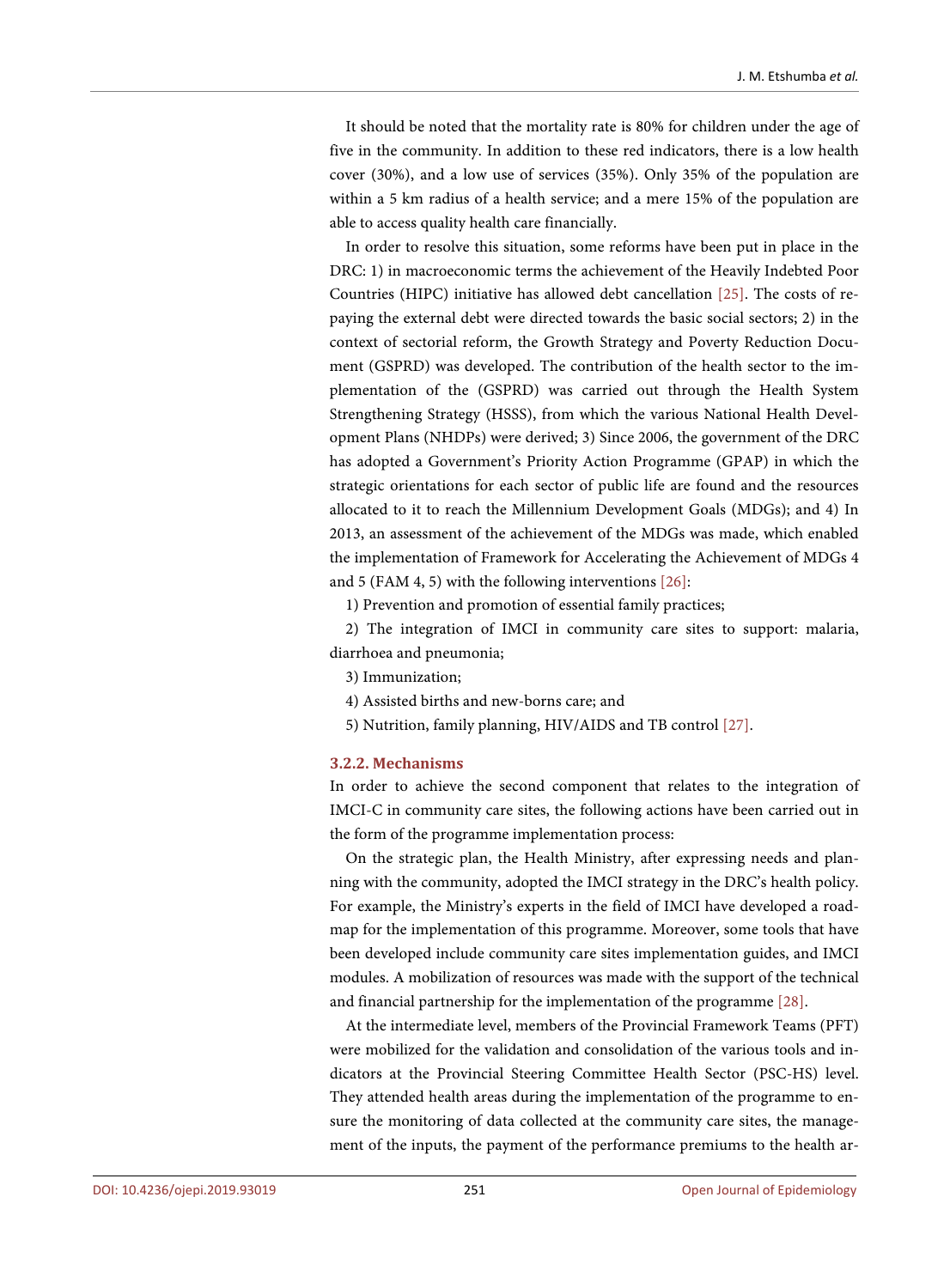eas and community care sites with technical and financial partnership [\[29\].](#page-14-6)

At the operational level, members of the Health Areas Framework Team (HAFT) were used to recruit community health workers with support from the community. The health area also identified community care sites, the monitoring of capacity building of all providers involved in the programme, and the formal installation of community health workers and the staffing of CCS in inputs to carry out the support effectively and gratuitous cases of simple malaria, diarrhoea and pneumonia according to the national protocol. This support ends with the orientation of complicated cases to the health centre or the return home followed by a regular visit of the case by a community site relay. Community health workers have also the role of recovery of lost children for immunization and distribution of long lasting insecticidal net (Permanet) in the community [\[30\].](#page-14-7)

The monitoring of children's quality care in the CCS is done through the visits carried out by a senior nurse (sometimes accompanied by members of the health area framework team and technical and financial partnership) on the community health worker.

Data generated by CCS are reported in a register and then encoded in the National Information System through the DHIS2 software.

#### **3.2.3. Effects**

The effects of the implementation of the programme are expressed in the form of expected results: 1) correct management of single malaria cases, diarrhoea and pneumonia for children under 5 years of age at the CCS, excluding children under 2 months of age and pregnant women; and 2) an improvement in key family practices in the community with a view to contributing to the reduction of mortality in the DRC [\[31\]](#page-14-8) [\[32\].](#page-14-9)

Reference data that we will use as baseline to evaluate the effectiveness of IMCI at the community care sites were derived from the database of three programmes involved in IMCI. They indicate that from 2015 to 2016 morbidity in these three diseases has seen a significant improvement in the detection, diagnosis and case management at the CCS. These data are shown in the graphs, namely [Figures 3-5,](#page-10-0) as follows:

The analysis of these three graphs shows us that from 2015 to 2016, efforts were made to improve the management of the three IMCI diseases at the community care sites through case diagnosis and treatment. During 2015, the percentage for cases supported versus those in 2016 were: malaria (94% vs. 95%); diarrhoea (93% vs. 95%); and pneumonia (94% vs. 95%).

The analysis of the results we obtained after our literature review and the key informants' interview ended with the formulation of the preliminary theory of the programme. Indeed, in 2012 at the end of a state of health, in order to achieve the Millennium Development Goals by 2015, the DRC's Health Ministry set up some strategic axes, including the framework for accelerating the achievement of Millennium Development Goals 4 and 5.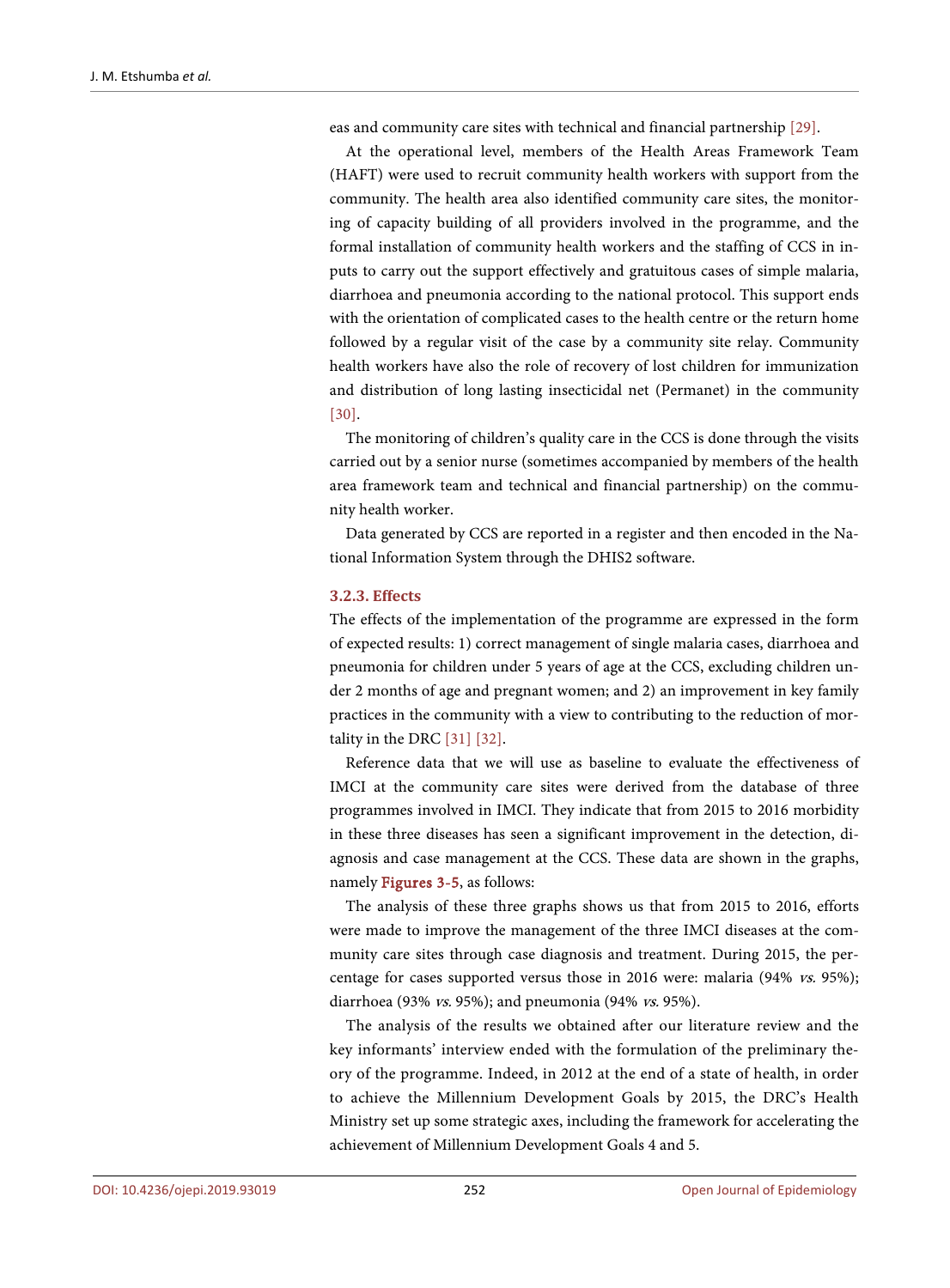<span id="page-10-0"></span>





Figure 4. Diarrhoea treated cases at Community Care Sites use as baseline to evaluate the effectiveness of IMCI in the Democratic Republic of Congo. Source: Diarrhoea Programme.



Figure 5. Pneumonia treated cases at Community Care Sites use as baseline to evaluate the effectiveness of IMCI in the Democratic Republic of Congo. Source: National acute respiratory infections Programme.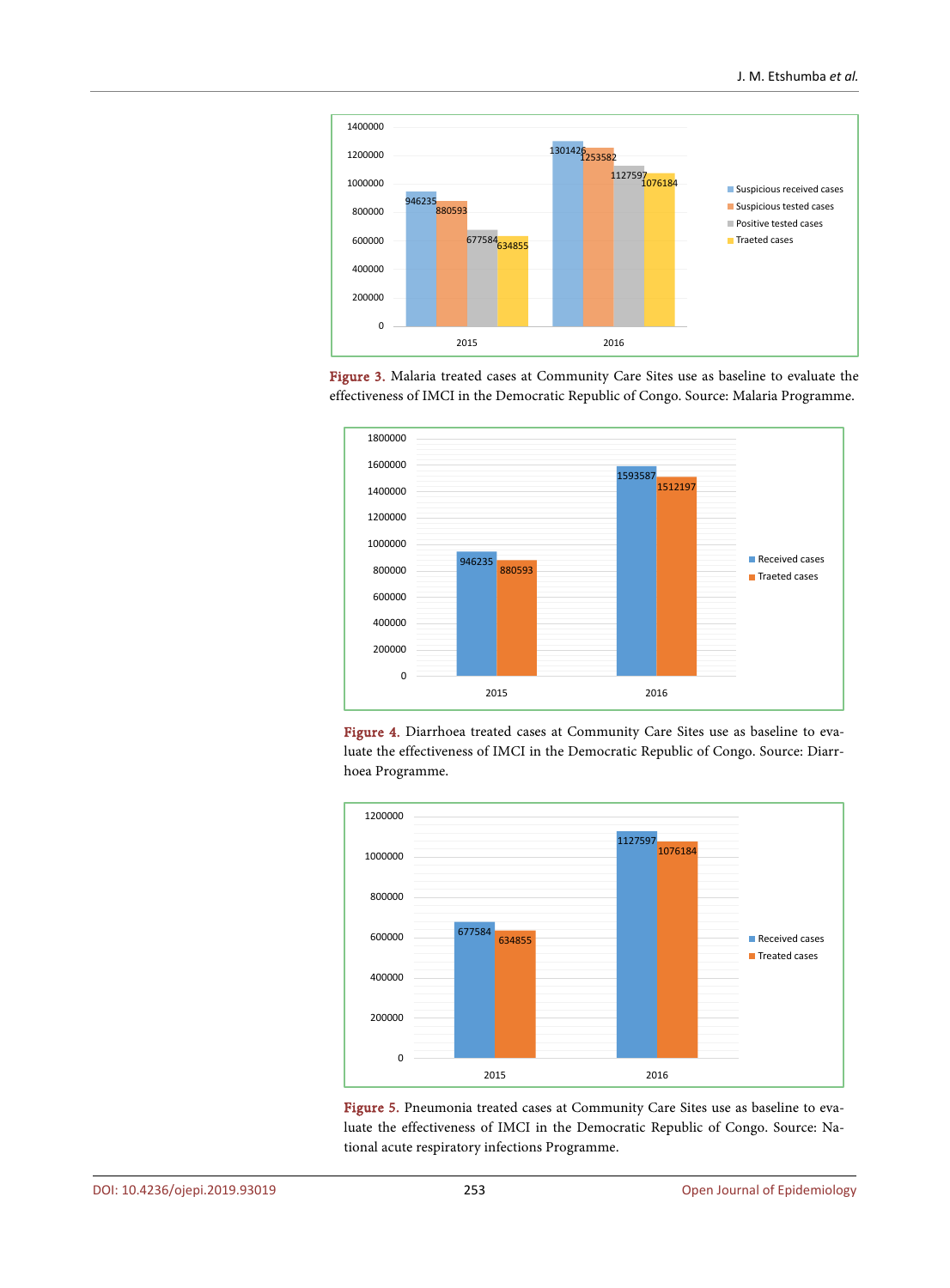The preliminary theory of programme formulated reads as follows:

"The integration of IMCI in CCS managed by Community Health Workers is an effective intervention to contribute to the reduction of juvenile and infant mortality due to malaria, diarrhoea and pneumonia in DRC."

## **4. Discussion**

Since the beginning of its implementation around the world in 1990, IMCI has been the subject of evaluations by several individuals and bodies, including the Department for International Development (DFID), the World Health Organization (WHO), the United Nations International Children's, Emergency Fund (UNICEF), the United States Agency for International Development (USAID). These evaluations have been carried out nationally or multi-nationally and have shown the positive contribution of this approach to the reduction in infant and child mortality. This is the case for Bangladesh, Brazil, Peru, Tanzania and Uganda [\[33\]](#page-14-10) [\[34\].](#page-14-11)

In DRC, all information we collected during interviews and consulting DHIS2 software of Health Ministry after implementation of this programme shown the same positive contribution of this approach.

Based on the data collected during this exploratory study, it is apparent that the integration of IMCI in CCS in the DRC is promising to achieve the objectives assigned to the programme.

However, a study conducted in 2013 in the DRC found that the establishment of community care sites to reduce geographical inaccessibility posed enormous risks. The number of agents qualified and motivated to ensure regular monitoring and supervision of non-health professionals committed to the supply of care is limited. It would be a good idea to stop setting-up community care sites, pending a rigorous assessment of their impact. Only those community care sites that already have rigorous supervision of a health area framework team should continue to operate [\[35\]](#page-14-12) [\[36\].](#page-14-13)

Thus, when one takes into account the elements of the literature review and on the basis of the projection made on this approach through the reading of our conceptual framework model as we have explained in the methodology, we propose that the model set the groundwork for a realist evaluation of this programme.

# **5. Conclusion**

The literature review corroborated the effectiveness of the IMCI programme. The application of this programme at CCSs with non-health professionals who are community health workers has been shown to be effective in the DRC. Based on this reality, it was possible to define the basis for a realist evaluation of the effectiveness of the programme at CCSs. The other phases of this research will lead to the formulation of the final theory of the programme, after the verification of the preliminary theory. This approach will be carried out with the collection and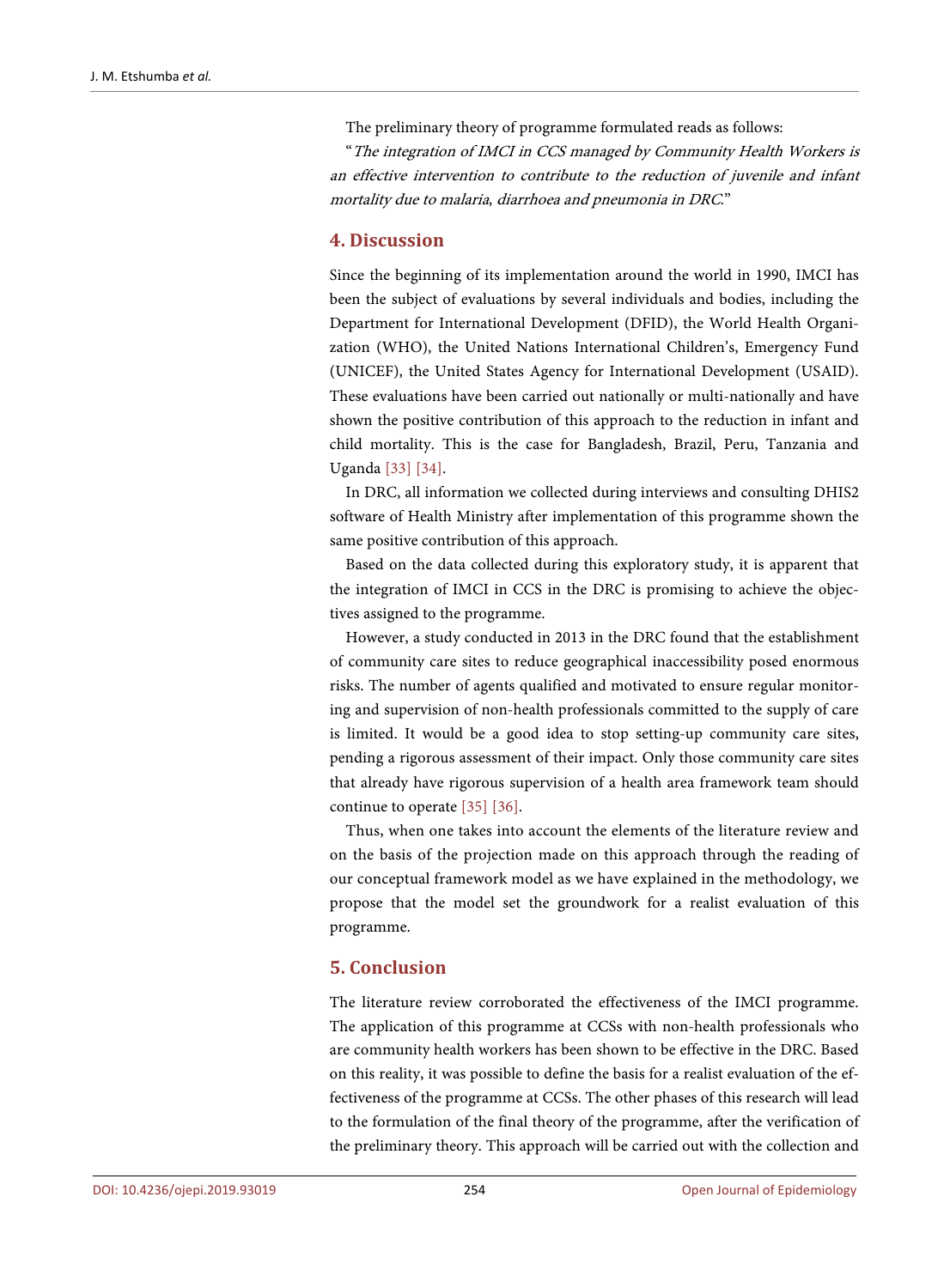analyses of data from field implementer actors, beneficiaries and programme technical and financial partnership to measure the effectiveness of this programme as a contribution to universal access to care for children under the age of five years in the DRC.

## **Ethics Approval and Consent to Participate**

Written informed consent was obtained from all study participants. The University of Kinshasa Ethic Comittee approved all protocols (Reference number: ESP/VD/DIR/CE/223/KL/2018).

## **Availability of Data and Material**

All data generated or analysed during this study are included in this published article [and its supplementary information files].

# **Authors' Contributions**

JME contributed to the design of the evaluation protocol, the actual evaluation, the analysis of findings and the writing of the manuscript,

DNB contributed to the protocol development and the writing of the manuscript,

PKK contributed to the design of the protocol evaluation,

FKN contributed to the protocol development.

## **Acknowledgements**

The authors thank Bart Criel for guiding the corresponding author in the choice of the realist evaluation approach to this study and F. E. Meyer for English language editing of the manuscript.

## **Conflicts of Interest**

The authors declare no conflicts of interest regarding the publication of this paper.

## **References**

- <span id="page-12-0"></span>[1] Black, R.E., Cousens, S., Johnson, H.L., et al. (2010) Global, Regional, and National Causes of Child Mortality in 2008: A Systematic Analysis. The Lancet, 375, 1969-1987. [https://doi.org/10.1016/S0140-6736\(10\)60549-1](https://doi.org/10.1016/S0140-6736(10)60549-1)
- <span id="page-12-1"></span>[2] Plan Ministry, Public Health Ministry, ICF International (2013) Demographic and Public Health Survey (DHS) in the DRC.
- <span id="page-12-2"></span>[3] World Health Organization (2009) World Health Report: Primary Health Care "Now More than Ever". WHO, Geneva.
- <span id="page-12-3"></span>[4] Lambrechts, T., Bryce, J. and Orinda, V. (2000) Integrated Management of Childhood Illnesses: Synthesis of Early Experiences. Bulletin of the World Health Organization, Collection of Articles, Geneva.
- <span id="page-12-4"></span>[5] WHO (2014) Strategy for Universal Access to Health and Universal Health Coverage. 53rd Governing Council 66th Session of WHO Regional Committee for the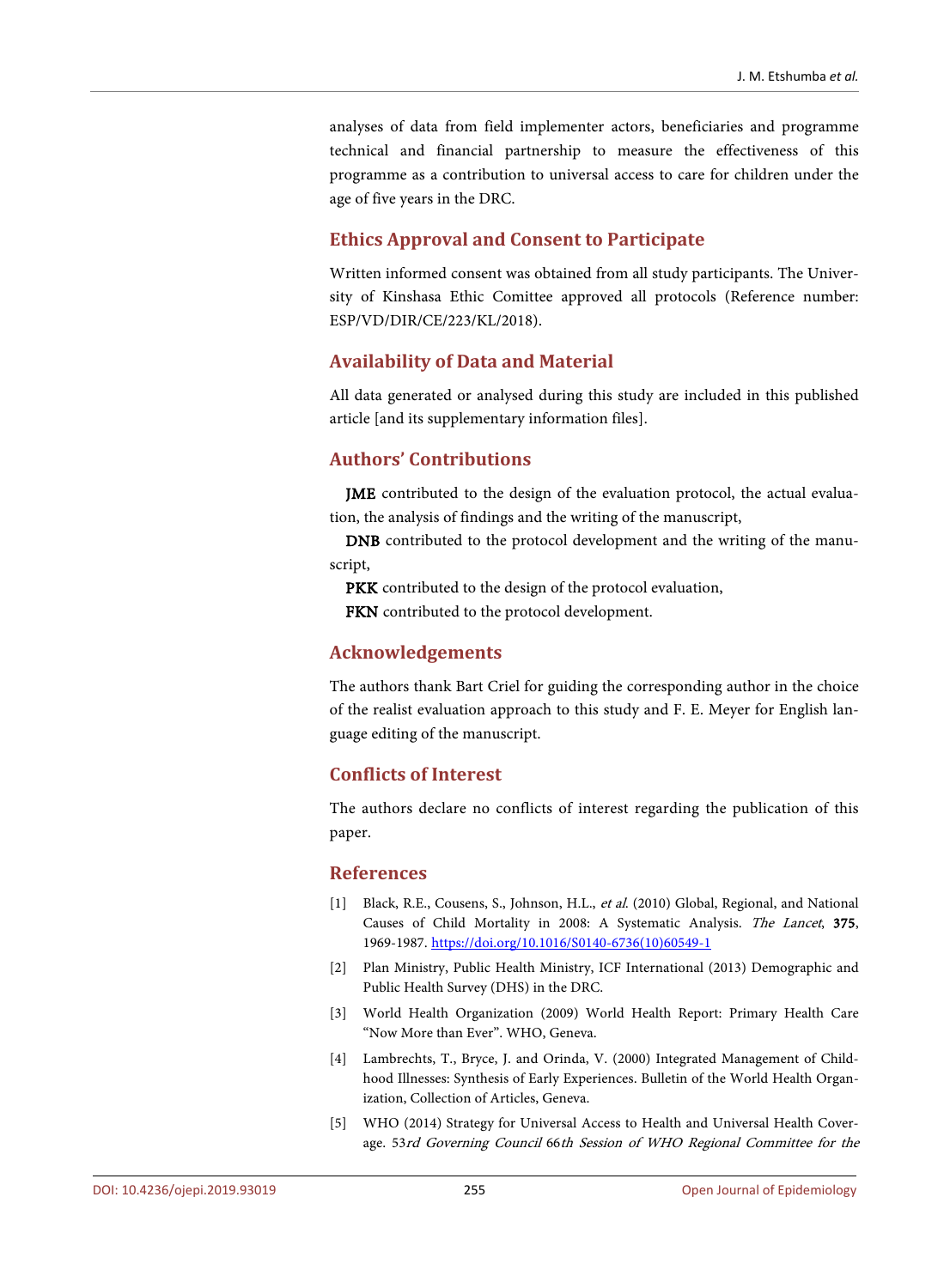Americas, Washington DC, 87-128.

- <span id="page-13-0"></span>[6] Public Health Ministry (2016) Procedures Manual of Community Structures and Approaches, DRC.
- <span id="page-13-1"></span>[7] Dawson, P., et al. (2008) From Research to National Expansion: 20 Years of Community-Based Management of Childhood Pneumonia in Nepal. Review of the World Health Organization, 86, 339-343. <https://doi.org/10.2471/BLT.07.047688>
- <span id="page-13-2"></span>[8] Mawazo, G. (2014) Implementation of Community Care Sites in the Democratic Republic of Congo: Consecration of a Double Standard in Access to Care. Pan African Medical Journal, 14, 158.
- <span id="page-13-3"></span>[9] Pawson, R. and Tilley, N. (1997) Realistic Evaluation. Sage Publications Ltd., London.
- <span id="page-13-4"></span>[10] Armstrong, S.J.R., Adam, T., Mshinda, H., et al. (2004) Effectiveness and Cost of Facility-Based Integrated Management of Childhood Illness (IMCI) in Tanzania. The Lancet, 364, 1583-1594. [https://doi.org/10.1016/S0140-6736\(04\)17311-X](https://doi.org/10.1016/S0140-6736(04)17311-X)
- <span id="page-13-5"></span>[11] Macklin, R. (2004) Double Standards in Medical Research in Developing Countries. Cambridge University Press, Cambridge. <https://doi.org/10.1017/CBO9780511495359>
- <span id="page-13-6"></span>[12] Marchal, B., van Belle, S., van Olmen, J., et al. (2012) Is Realist Evaluation Keeping Its Promise? A Review of Published Empirical Studies in the Field of Health Systems Research. Evaluation, 18, 192-212. <https://doi.org/10.1177/1356389012442444>
- <span id="page-13-7"></span>[13] Valery, R. and Van Olmen, R.E. (2012) The Realist Approach to the Real Test of Program Evaluation. Canadian Journal of Program Evaluation, 18, 91-113.
- <span id="page-13-8"></span>[14] World Health Organization (2002) Multi-Country Evaluation of the Effectiveness, Cost and Impact of IMCI (ECM). Progress Report, Department of Health and Child and Adolescent Development, Geneva.
- <span id="page-13-9"></span>[15] Nshimyumukiza, L. (2009) Evaluation of the Implementation of the Integrated Management of Childhood Illness (IMCI) in Kirehe District, Rwanda, Quebec.
- <span id="page-13-10"></span>[16] Huicho, L., Davila, M., Gonzales, F., et al. (2005) Implementation of the Integrated Management of Childhood Illness Strategy in Peru and Its Association with Health Indicators: An Ecological Analysis. Health Policy and Planning, 20, i32-i41. <https://doi.org/10.1093/heapol/czi052>
- <span id="page-13-11"></span>[17] Denis, J.L. and Champagne, F. (2000) Implant Analysis: Models and Methods. Canadian Journal of Health Program Evaluation.
- <span id="page-13-12"></span>[18] Bryce, J., Victora, C.G., Habicht, J.P. and Vaughan, J.P. (2016) The Multi-Country Evaluation of the Integrated Management of Childhood Illness Strategy: Lessons for the Evaluation of Public Health Interventions. American Journal of Public Health, 94, 406-415. <https://doi.org/10.2105/AJPH.94.3.406>
- <span id="page-13-13"></span>[19] WHO, UNICEF (2012) Common Statement: Management of Childhood Illness Cases in the Community: An Equity Strategy to Improve Access to Essential Health Care for Children under Five. Geneva.
- <span id="page-13-14"></span>[20] World Health Organization (2002) The Multi-Country Evaluation of IMCI Effectiveness, Cost and Impact (MCE): Progress Report, May 2001-April 2002. <http://www.who.int/iris/handle/10665/67381>
- <span id="page-13-15"></span>[21] Public Health Ministry (2012) Integrated Management of Childhood Illnesses in Community: Best Practices and Bottlenecks in Program Implementation Documentation in the DRC, Kinshasa.
- <span id="page-13-16"></span>[22] Guenther, T., Sadruddin, S., Finnegan, K., et al. (2017) Contribution of Community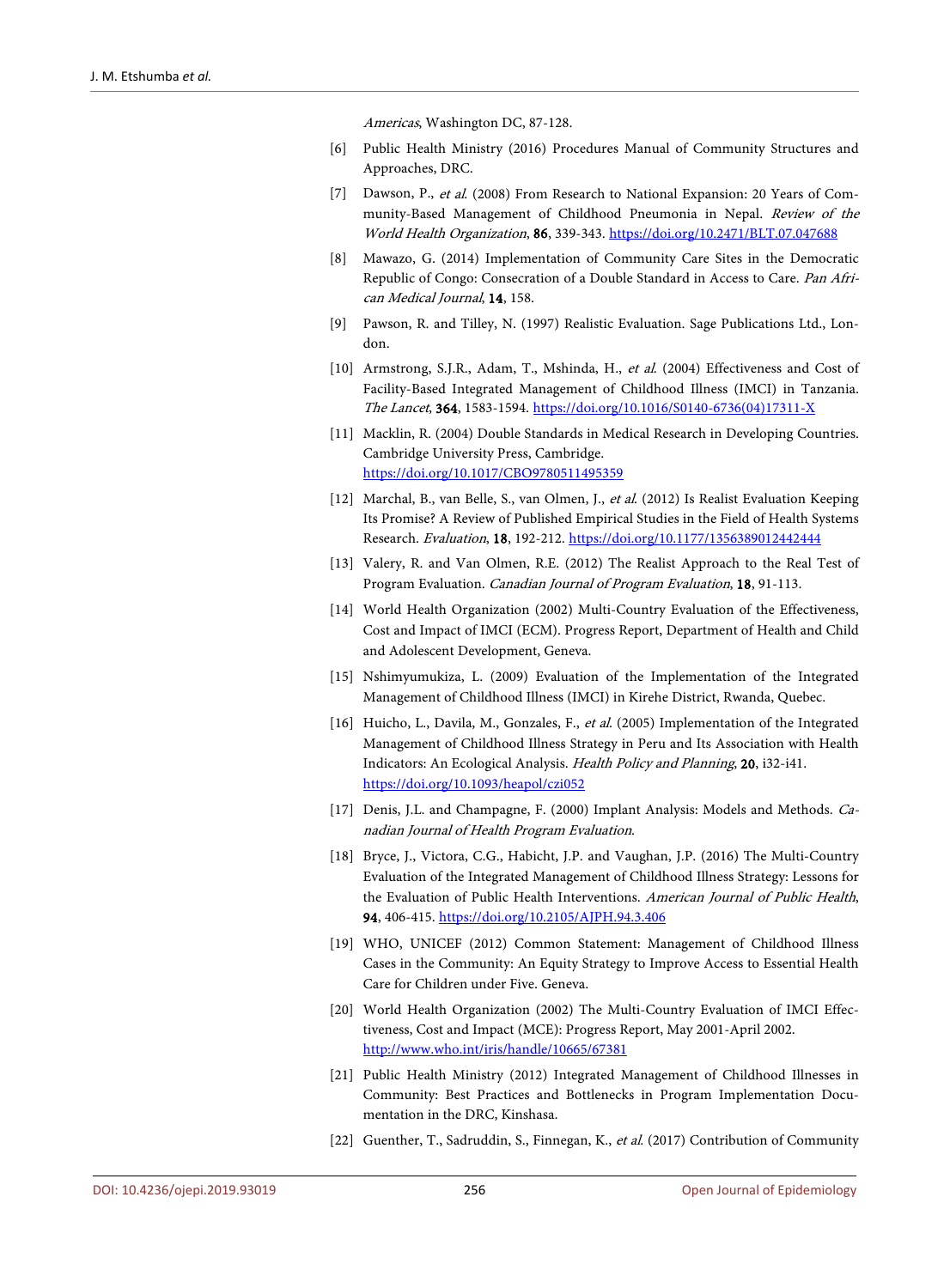Health Workers to Improving Access to Timely and Appropriate Case Management of Childhood Fever in Mozambique. Journal of Global Health, 7, Article ID: 010402. <https://doi.org/10.7189/jogh.07.010402>

- <span id="page-14-0"></span>[23] Van Belle, S.B., Marchal, B., Dubourg, D., et al. (2010) How to Develop a Theory Driven Evaluation Design? Lessons Learned from an Adolescent Sexual and Reproductive Health Program in West Africa. BMC Public Health, 10, Article No. 741. <https://doi.org/10.1186/1471-2458-10-741>
- <span id="page-14-1"></span>[24] Maini, R., Mounier-Jack, S. and Borghi, J. (2017) How to and How Not to Develop a Theory of Change to Evaluate a Complex Intervention: Reflections on an Experience in the Democratic Republic of Congo. BMJ Global Health, 3, e000617. <https://doi.org/10.1136/bmjgh-2017-000617>
- <span id="page-14-2"></span>[25] Piebalgs, A. (2010) Global Health: A Millennium Development Goal and a Right for All, EU Commissioner for Development, at the Delivering the Right to Health with the Health MDGs Conference, Brussels.
- <span id="page-14-3"></span>[26] Public Health Ministry (2012) DRC: MDG 4, 5 Acceleration and Achievement Framework.
- <span id="page-14-4"></span>[27] Public Health Ministry (2015) DRC: National Plan for Health Development 2016-2020.
- <span id="page-14-5"></span>[28] Public Health Ministry (2017) DRC, UNICEF, SANRU—Global Fund: Final Report of the Review of Community Case Management and Exchange of Experiences between Countries.
- <span id="page-14-6"></span>[29] Boone, P., Elbourne, D., Fernands, S., et al. (2016) Effects of Community Health Interventions on Under-5 Mortality in Rural Guinea—Bissau (EPICS): A Cluster-Randomised Controlled Trial. Lancet Global Health, 4, e328-e335. [https://doi.org/10.1016/S2214-109X\(16\)30048-1](https://doi.org/10.1016/S2214-109X(16)30048-1)
- <span id="page-14-7"></span>[30] Arifeen, S.E., Hoque, E., Akter, T., et al. (2009) Effect of the Integrated Management of Childhood Illness Strategy on Childhood Mortality and Nutrition in a Rural Area in Bangladesh: A Cluster-Randomised Trial. The Lancet, 374, 393-403.
- <span id="page-14-8"></span>[31] Gera, T., Garner, P., Richardson, M., et al. (2016) Integrated Management of Childhood Illness (IMCI) Strategy for Children under Five. Cochrane Database of Systematic Reviews, No. 6, CD010123. <https://doi.org/10.1002/14651858.CD010123.pub2>
- <span id="page-14-9"></span>[32] Marchal, B., Dedzo, M. and Kegels, G. (2010) A Realist Evaluation of the Management of a Well-Performing Regional Hospital in Ghana. BMC Health Services Research, 10, 24. <https://doi.org/10.1186/1472-6963-10-24>
- <span id="page-14-10"></span>[33] African Strategies for Health (ASH) (2016) Demand-Side Determinants to Integrated Community Case Management Care-Seeking. Lessons from the Democratic Republic of Congo.
- <span id="page-14-11"></span>[34] DFID, UNICEF, World Bank, USAID and WHO (2016) The Analytic Review of Integrated Management of Childhood Illness Strategy. Final Report, World Health Organization, Geneva.
- <span id="page-14-12"></span>[35] WHO (2011) Monitoring, Evaluation and Review of National Health Strategies: Country Platform for Information and Accountability. Geneva.
- <span id="page-14-13"></span>[36] Bryce, J., Victora, C.G. and MCE-IMCI Technical Advisors (2005) Ten Methodological Lessons from the Multi-Country Evaluation of Integrated Management of Childhood Illness. Health Policy Plan, 20, i94-i105.